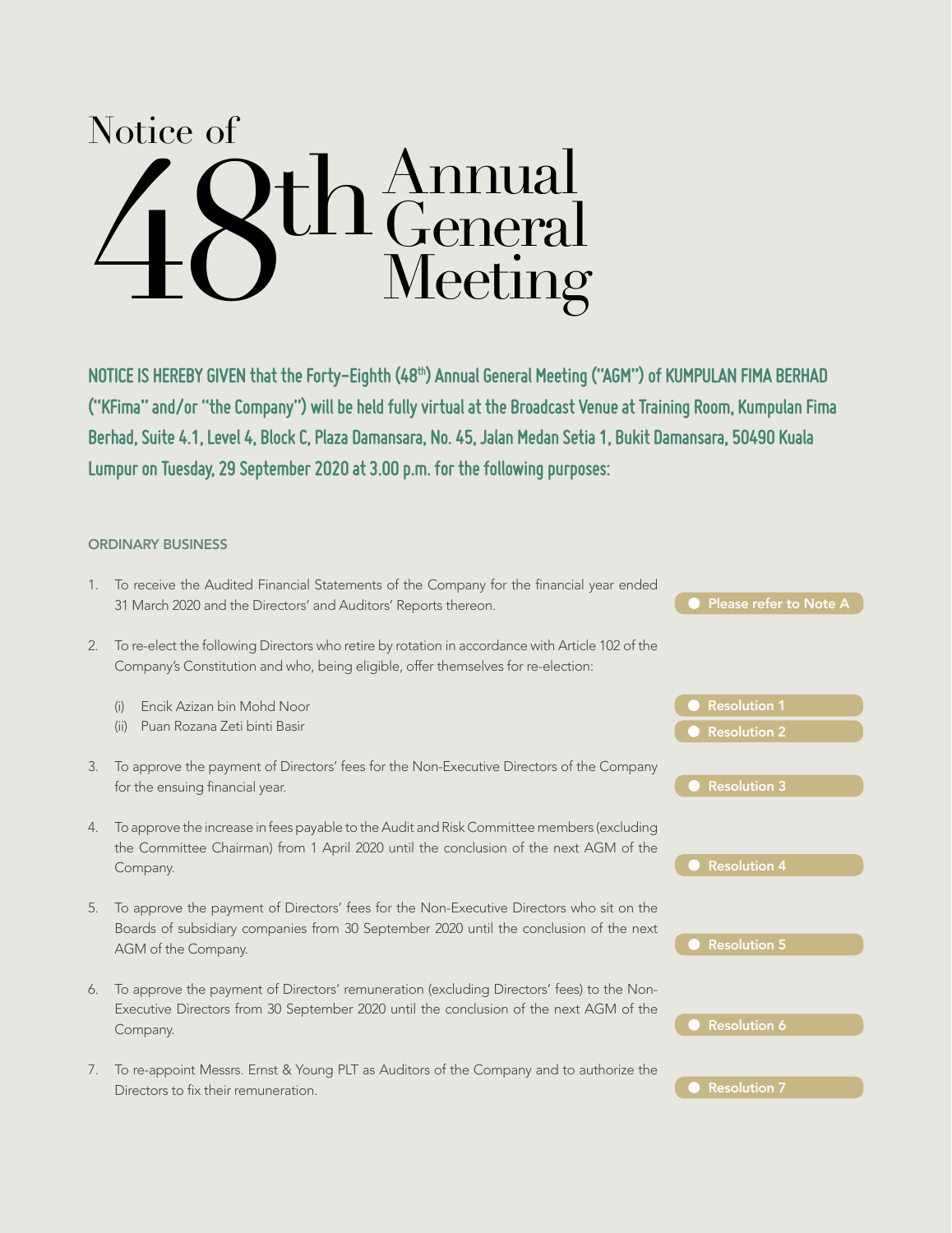To consider and if thought fit, to pass the following resolutions:

#### 8. PROPOSED RENEWAL OF SHAREHOLDERS' MANDATE FOR RECURRENT RELATED PARTY TRANSACTIONS OF A REVENUE OR TRADING NATURE

#### **Resolution 8**

"THAT pursuant to Paragraph 10.09 of Bursa Malaysia Securities Berhad ("Bursa") Main Market Listing Requirements ("Listing Requirements"), approval be and is hereby given for the Company and/or its subsidiaries to enter into recurrent related party transactions of a revenue or trading nature as set out in Section 2.4 Part A of the Company's Circular/Statement to Shareholders dated 28 August 2020 which are necessary for the day-to-day operations of the Company and/or its subsidiaries provided that such transactions are entered into in the ordinary course of business of the Company and/or its subsidiaries, are carried out on terms not more favourable to the related party than those generally available to the public and are not detrimental to the minority shareholders of the Company.

THAT such approval shall continue to be in full force and effect until:

- (i) the conclusion of the next AGM of the Company at which time the authority will lapse, unless the authority is renewed by a resolution passed at such general meeting; or
- (ii) the expiration of the period within which the Company's next AGM is required to be held under Section 340(1) of the Companies Act, 2016 ("the Act") (but shall not extend to such extension as may be allowed under Section 340(4) of the Act); or
- (iii) revoked or varied by resolution passed by the shareholders of the Company at a general meeting,

whichever is the earlier;

AND THAT the Board of Directors of the Company be and is hereby empowered and authorized to complete and do all such acts and things (including executing such documents under the common seal in accordance with the provisions of the Company's Constitution, as may be required) as they may consider expedient or necessary to give effect to the proposed mandate."

#### 9. PROPOSED RENEWAL OF THE AUTHORITY FOR SHARES BUY-BACK

"THAT subject to compliance with the Act, the Bursa Listing Requirements, provisions of the Company's Constitution, and all other applicable laws, guidelines, rules and regulations, approval and authority be and are hereby given to the Directors of the Company, to the extent permitted by law, to purchase such number of ordinary shares in KFima ("KFima Shares") as may be determined by the Directors from time to time through Bursa upon such terms and conditions as the Directors may deem fit, necessary and expedient in the interest of the Company, provided that:

- (i) the maximum aggregate number of KFima Shares which may be purchased and/or held by the Company shall not exceed 10% of the issued and paid-up share capital of the Company at any time; and
- (ii) the maximum funds to be allocated by the Company for the purpose of purchasing its own shares shall not exceed the total retained profits of the Company for the time being.

Resolution 9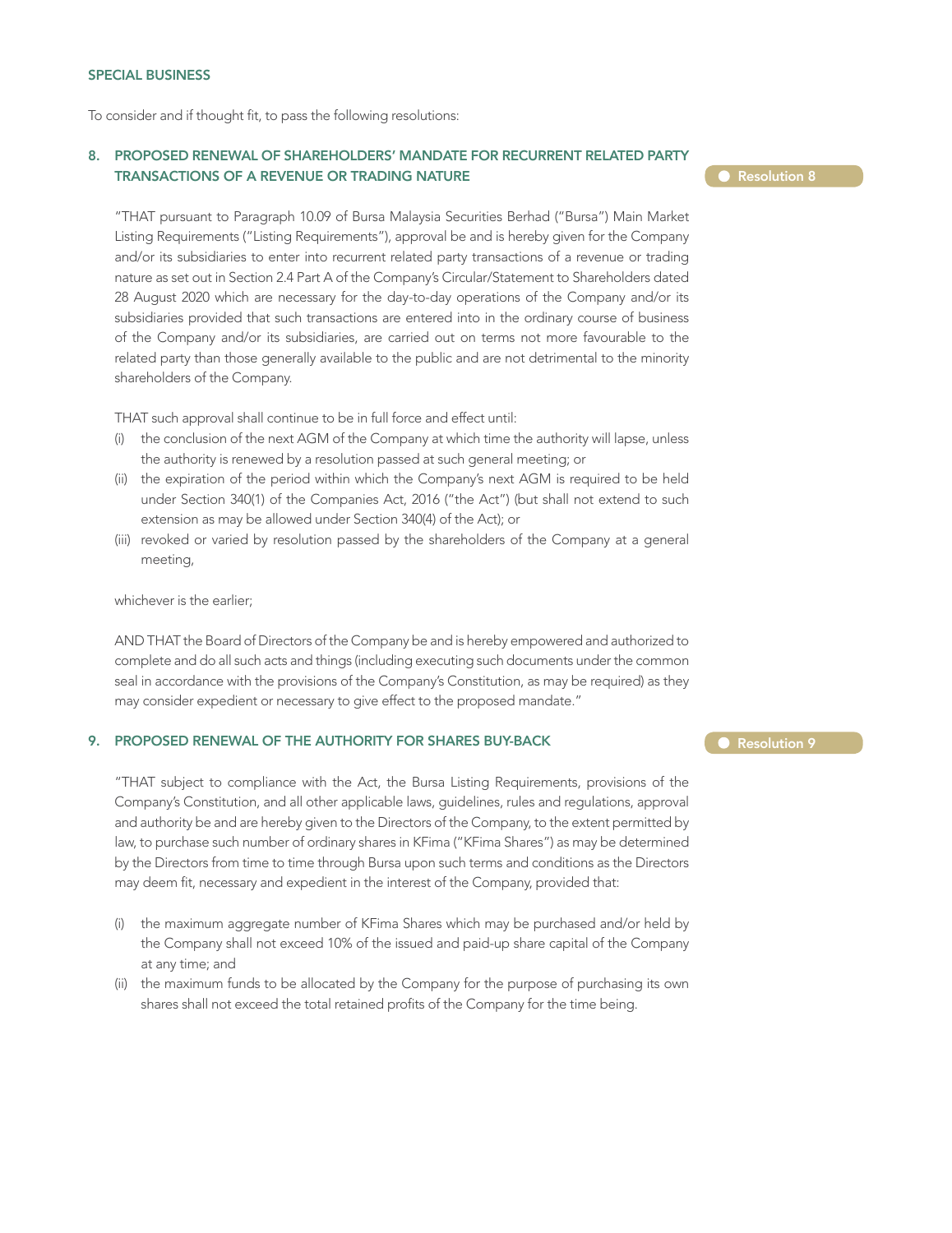THAT the Directors be and are hereby authorized to deal with the KFima Shares so purchased at their discretion, in the following manner:

- (i) cancel the KFima Shares so purchased; or
- (ii) retain the KFima Shares so purchased as treasury shares which may be dealt with in accordance with Section 127(7) of the Act; or
- (iii) retain part of the KFima Shares so purchased as treasury shares and cancel the remainder of the KFima Shares,

or in any other manner as may be prescribed by the Act, all applicable laws, regulations and guidelines applied from time to time by Bursa and/or other relevant authority for the time being in force and that the authority to deal with the purchased KFima Shares shall continue to be valid until all the purchased KFima Shares have been dealt with by the Directors of the Company;

THAT the authority conferred by this resolution shall be effective immediately upon the passing of this resolution and shall continue to be in force until:

- (i) the conclusion of the next AGM of the Company, at which time it shall lapse, unless by ordinary resolution passed at that meeting, the authority is renewed, either unconditionally or subject to conditions; or
- (ii) the expiration of the period within which the next AGM of the Company is required by law to be held; or
- (iii) revoked or varied by ordinary resolution passed by the shareholders of the Company in a general meeting,

whichever occurs first but not so as to prejudice the completion of purchase(s) by the Company before the aforesaid expiry date and, in any event, in accordance with the provisions of the Bursa Listing Requirements or any other relevant authorities;

AND FURTHER THAT the Board be and is hereby authorized to do all such acts and things and to take all such steps as they deem fit, necessary, expedient and/or appropriate in order to complete and give full effect to the purchase by the Company of its own shares with full powers to assent to any condition, modification, variation and/or amendment as may be required or imposed by the relevant authorities."

#### 10. CONTINUATION IN OFFICE AS INDEPENDENT DIRECTORS

- (i) "THAT approval be and is hereby given to Encik Azizan bin Mohd Noor who has served as an Independent Non-Executive Director of the Company for a cumulative term of more than nine (9) years, to continue to act as an Independent Non-Executive Director of the Company until the conclusion of the next AGM of the Company."
- (ii) "THAT approval be and is hereby given to Dato' Rosman bin Abdullah who has served as an Independent Non-Executive Director of the Company for a cumulative term of more than nine (9) years, to continue to act as an Independent Non-Executive Director of the Company until the conclusion of the next AGM of the Company."
- 11. To transact any other business of which due notice shall have been given in accordance with the Act and the Company's Constitution.

#### BY ORDER OF THE BOARD

JASMIN BINTI HOOD (SSM PC No. 201908001455) (LS 0009071) FADZIL BIN AZAHA (SSM PC No. 201908001530) (CA 20995) Company Secretaries

Kuala Lumpur 28 August 2020

| $\bullet$ Resolution 10 |  |
|-------------------------|--|
|                         |  |
|                         |  |
| Resolution 11           |  |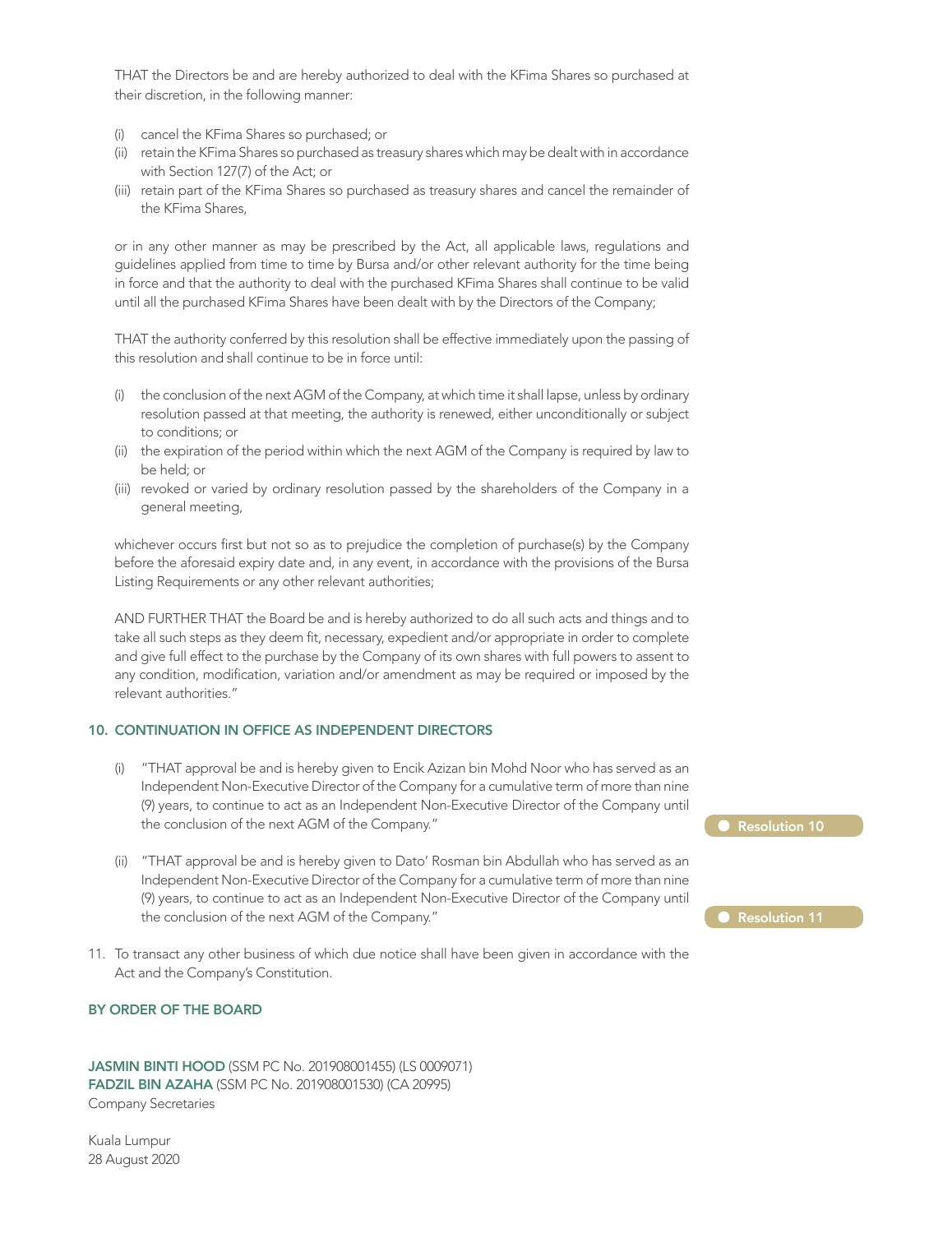#### (I) Note A

The Audited Financial Statements is for discussion only as it does not require shareholders' approval pursuant to the provision of Section 340(1)(a) of the Act. Hence, it is not put forward for voting.

#### (II) Resolutions 1 and 2

Article 102 of the Company's Constitution provides that one-third (1/3) of the Directors of the Company for the time being shall retire by rotation at an AGM of the Company provided always that all Directors, shall retire from office at least once in every three (3) years, but shall be eligible for re-election at the AGM. A Director retiring at a meeting shall retain office until the close of the meeting whether adjourned or not.

The Board endorsed that the Directors who retire in accordance with Article 102 of the Company's Constitution are eligible to stand for re-election.

 The profiles of the retiring Directors are set out in Our Board of Directors section of the Company's Annual Report 2020.

#### (III) Resolutions 3, 4, 5 and 6

Section 230(1) of the Act provides amongst others, that the fees of the directors and any benefits payable to the directors of a listed company and its subsidiaries shall be approved at a general meeting. In this respect, the Board agreed that the shareholders' approval shall be sought at the 48th AGM of the Company on the following payments to Directors in four (4) separate resolutions as below:

- Resolution 3 on payment of Directors' fees for the ensuing financial year.
- Resolution 4 on the increase in fees payable to the Audit and Risk Committee members (excluding the Committee Chairman) from 1 April 2020 until the conclusion of the next AGM of the Company.
- Resolution 5 on payment of Directors' fees for the Non-Executive Directors ("NEDs") who sit on the Board of Directors of subsidiary companies from 30 September 2020 until the conclusion of the next AGM of the Company.
- Resolution 6 on payment of Directors' remuneration from 30 September 2020 until the conclusion of the next AGM of the Company.

 Ordinary Resolutions 3, 5 and 6 comprises fees, allowances and other benefits payable to the Non-Executive Chairman, NEDs and Board Committees, including fees and allowances payable to them by the subsidiaries. Payment of the said fees, allowances and other benefits referred to herein will be made by the Company as and when incurred.

 Ordinary Resolution 4 relates specifically on the increase in fees payable to members of the Audit and Risk Committee (excluding the Committee Chairman) from RM7,500 per annum to RM10,000 per annum. The Board is of the view that it was fair for the Audit and Risk Committee member's fees to be reviewed having taken into account various considerations and to reflect the additional roles of the Audit and Risk Committee in assisting the Board to meet its oversight responsibilities in relation to the Group's risk management and sustainability policies and practices.

 Other fees payable to the NEDs remain unchanged. The Group Managing Director does not receive any Directors' fees and meeting allowances.

#### **Company**

|              | Fee<br>(per annum) |                                                    |                                           |                 |
|--------------|--------------------|----------------------------------------------------|-------------------------------------------|-----------------|
|              | Existina           | Proposed<br>Revision<br>(Ordinary<br>Resolution 4) | Meeting<br>Allowance<br>(per)<br>meeting) | <b>Benefits</b> |
| <b>Board</b> |                    |                                                    |                                           |                 |
| Chairman     | RM90,000           | Maintain                                           | RM2,000                                   | Medical         |

|                                                                                                                                | ,,,,,,,,,, | existing fee.<br>No revision<br>proposed             |         | coverage<br>and other<br>claimable<br>benefits |
|--------------------------------------------------------------------------------------------------------------------------------|------------|------------------------------------------------------|---------|------------------------------------------------|
| Member                                                                                                                         | RM60,000   | Maintain<br>existing fee.<br>No revision<br>proposed | RM2,000 |                                                |
| Committees                                                                                                                     |            |                                                      |         |                                                |
| Chairman of<br>Audit and Risk<br>Committee                                                                                     | RM15,000   | Maintain<br>existing fee.<br>No revision<br>proposed | RM2,000 | N/A                                            |
| Member of<br>Audit and Risk<br>Committee                                                                                       | RM7,500    | RM10,000                                             | RM2,000 | N/A                                            |
| Member of<br>N/A<br>Nomination<br>and<br>Remuneration<br>Committee<br>Member<br>N/A<br>of Group<br>Sustainability<br>Committee |            | N/A                                                  | RM2,000 | N/A                                            |
|                                                                                                                                |            | N/A                                                  | RM2,000 | N/A                                            |
| Member of<br><b>Risk Steering</b><br>Committee                                                                                 | N/A        | N/A                                                  | RM2,000 | N/A                                            |

#### Subsidiaries

| <b>Subsidiary</b>                                   | <b>Position Held Fee Type</b> |                                       | Amount   |
|-----------------------------------------------------|-------------------------------|---------------------------------------|----------|
| International<br><b>Food Corporation</b><br>Limited | Chairman                      | Director's fee<br>- per annum         | RM18,000 |
|                                                     |                               | Meeting<br>allowance -<br>per meeting | RM1,000  |
| Fima Bulking<br>Services Berhad                     | Chairman                      | Director's fee<br>- per annum         | RM18,000 |
|                                                     |                               | Meeting<br>allowance -<br>per meeting | RM1,000  |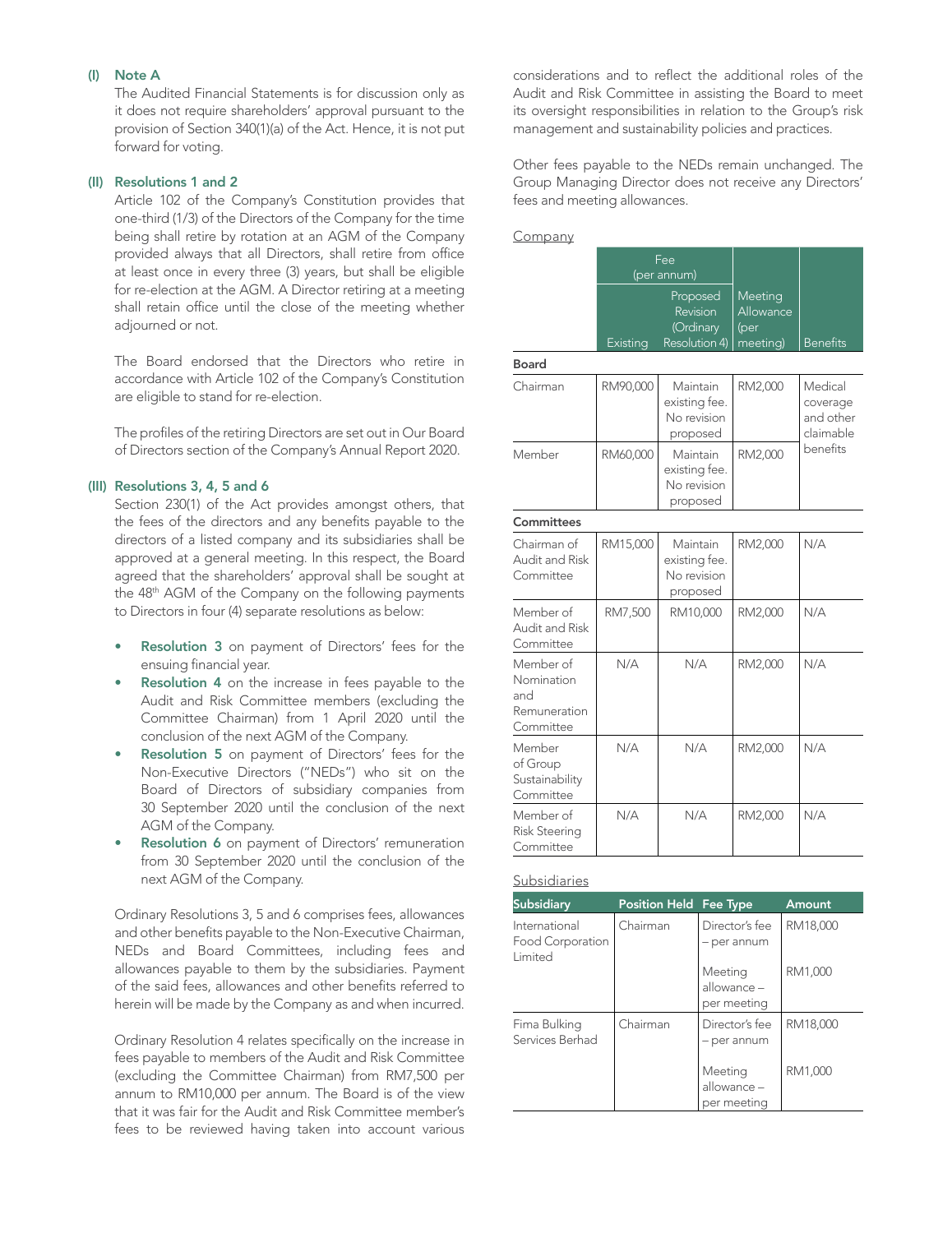In determining the estimated amount of remuneration payable for the NEDs, various factors, including the number of scheduled meetings for the Board, Board Committees and Board of subsidiaries as well as the number of NEDs involved in these meetings were considered.

#### (IV) Resolution 7

The Board had at its meeting held on 24 July 2020 approved the recommendation by the Audit and Risk Committee on the re-appointment of Messrs. Ernst & Young PLT as Auditors of the Company.

#### (V) EXPLANATORY NOTES ON SPECIAL BUSINESS

#### (a) Resolution 8

 The proposed Ordinary Resolution 8, if passed, will empower the Company and/or its subsidiaries ("the Group") to enter into recurrent related party transactions of a revenue or trading nature which are necessary for the Group's day-to-day operations, subject to the transactions being carried out in the ordinary course of business on terms not more favourable to the related parties than those generally available to the public and are not detrimental to the minority shareholders of the Company.

Further information on the Proposed Renewal of Shareholders' Mandate for Recurrent Related Party Transactions of a Revenue or Trading Nature is set out in Part A of the Circular/Statement to Shareholders dated 28 August 2020 which is circulated together with the Company's Annual Report 2020 and is also available under the 'Investors' section of the Company's website.

#### (b) Resolution 9

 The proposed Ordinary Resolution 9, if passed, will renew the authority granted by the shareholders at the last AGM. The renewed authority will allow the Company to purchase its own shares of up to 10% of its prevailing ordinary issued and paid-up share capital at any time. The renewed authority, unless revoked or varied by ordinary resolution passed by the shareholders of the Company in a general meeting, will expire at the conclusion of the next AGM of the Company or the expiration of the period within which the next AGM is required by law to be held, whichever occurs first.

Further information on the Proposed Renewal of Shares Buy-Back Authority is set out in the Part B of Circular/Statement to Shareholders dated 28 August 2020 which is circulated together with the Company's Annual Report 2020 and is also available on 'Investors' section of the Company's website.

#### (c) Resolutions 10 and 11

The following Directors were appointed as Independent Non-Executive Directors of the Company and have reached the cumulative nine (9) years term limit as recommended by Malaysian Code on Corporate Governance:

| <b>Directors</b>           | Appointed on |
|----------------------------|--------------|
| Encik Azizan bin Mohd Noor | 2 April 2003 |
| Dato' Rosman bin Abdullah  | 5 May 2004   |

The Nomination and Remuneration Committee and the Board, through the annual assessment carried out for the financial year ended 31 March 2020, concluded that the above Directors remain independent and recommended them to continue to act as Independent Non-Executive Directors based on the following justifications:

- (a) Have fulfilled the criteria as an Independent Director as defined in the Bursa Listing Requirements, and therefore is able to bring independent and objective judgement to the Board;
- (b) Have provided effective check and balance in the proceedings of the Board and the Board Committees;
- (c) Have provided objectivity in decision making through unbiased and independent views as well as advice and judgement, to the Board;
- (d) Have contributed sufficient time and effort and attended all Board and Committees meetings for an informed and balanced decision making; and
- (e) Have exercised due care during their tenure as Independent Non-Executive Director of the Company and carried out professional duties in the interest of the Company and shareholders.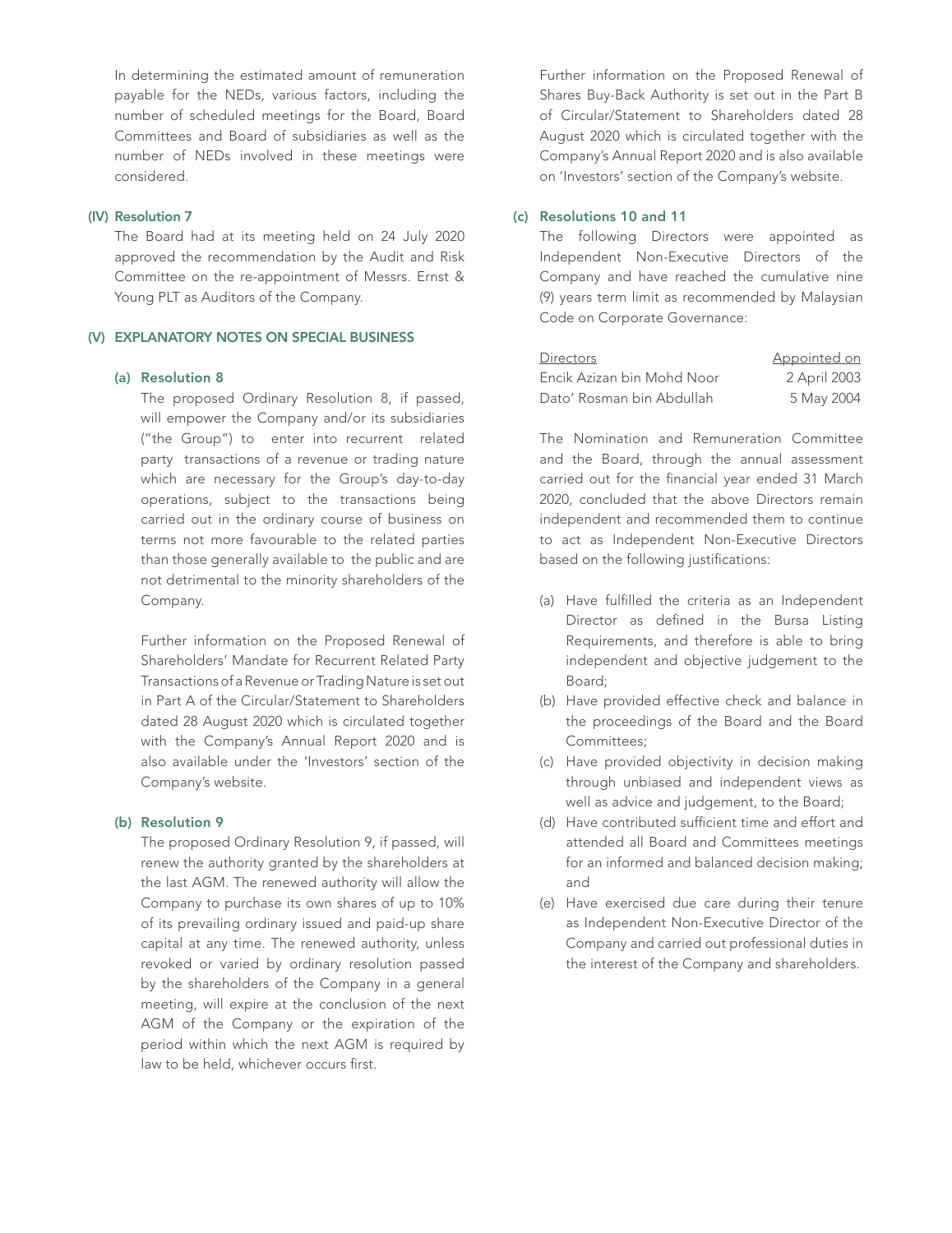#### Notes:

- A. Virtual AGM
	- 1. The 48th AGM of the Company will be conducted on a fully virtual basis through live streaming and online remote voting via Remote Participation and Electronic Voting facilities (collectively referred as "48th Virtual AGM"). Kindly refer to the procedures provided in the Administrative Guide for the 48<sup>th</sup> Virtual AGM in order to register, participate and vote remotely.
	- 2. The broadcast venue of the 48<sup>th</sup> Virtual AGM which is the main venue of the meeting is strictly for the purpose of complying with Section 327(2) of the Companies Act, 2016 that requires the Chairman of the meeting to be present at the main venue of the meeting. No shareholders/proxies/corporate representatives should be physically present nor admitted at the broadcast venue on the day of the 48th Virtual AGM of the Company.
- B. Appointment of Proxy(ies)
	- 1. Only members registered in the General Meeting Record of Depositors as at 22 September 2020 shall be entitled to participate in the 48<sup>th</sup> Virtual AGM or appoint proxy(ies) to participate and/or vote on their behalf.
	- 2. A member of the Company who is entitled to participate and vote at the 48<sup>th</sup> Virtual AGM, may appoint up to 2 proxies by specifying the proportion of his shareholding to be represented by each proxy. A proxy may not be a member of the Company.
	- 3. Where a member of the Company is an exempt authorised nominee which holds ordinary shares in the Company for the multiple beneficial owners in one (1) securities account ("omnibus account"), there is no limit to the number of proxies which the exempt authorised nominee may appoint in respect of each omnibus account it holds.
- 4. The instrument appointing a proxy must be deposited at the Company's Share Registrar's office in the following manner:
	- (a) by electronic means through the Boardroom Smart Investor Online Portal at www. boardroomlimited.my by lodging in and selecting "E-PROXY LODGEMENT" not less than 48 hours before the time of holding the meeting or adjournment thereof; or
	- (b) by hand or post to Boardroom Share Registrars Sdn Bhd ("Boardroom Share Registrars"), 11<sup>th</sup> Floor, Menara Symphony, No. 5, Jalan Prof. Khoo Kay Kim, Seksyen 13, 46200 Petaling Jaya, Selangor Darul Ehsan, not less than 48 hours before the time of holding the meeting or adjournment thereof. Boardroom Share Registrars will provide a box at the ground floor of its office building to facilitate drop-off of proxy forms.
- 5. If the appointer is a corporation, the proxy form or certificate of appointment of corporate representative must be deposited by hand or post to Boardroom Share Registrars' office not less than 48 hours before the time of holding the meeting or adjournment thereof. Alternatively, the proxy form or certificate of appointment of corporate representative may also be send to Boardroom Share Registrars via email at **BSR.Helpdesk@** boardroomlimited.com.
- 6. If you have submitted your proxy form prior to the 48th Virtual AGM and subsequently, decide to participate in the 48<sup>th</sup> Virtual AGM yourself, please write in to BSR.Helpdesk@boardroomlimited.com to revoke the appointment of your proxy(ies) 48 hours before the 48th Virtual AGM. Your proxy(ies) on revocation would not be allowed to participate in the 48<sup>th</sup> Virtual AGM. In such event, you should advise your proxy(ies) accordingly.
- 7. The voting at the 48<sup>th</sup> Virtual AGM will be conducted on a poll. The Company will appoint independent scrutineers to verify the poll results.

### Statement Accompanying Notice of Annual General Meeting

1. The Directors who are retiring pursuant to Article 102 of the Company's Constitution and seeking re-election are:

- a. Encik Azizan bin Mohd Noor
- b. Puan Rozana Zeti binti Basir
- 2. The Directors who are continuing to act as Independent Non-Executive Director are:
	- a. Encik Azizan bin Mohd Noor
	- b. Dato' Rosman bin Abdullah

The profiles of the above Directors are set out in Our Board of Directors section of this Annual Report.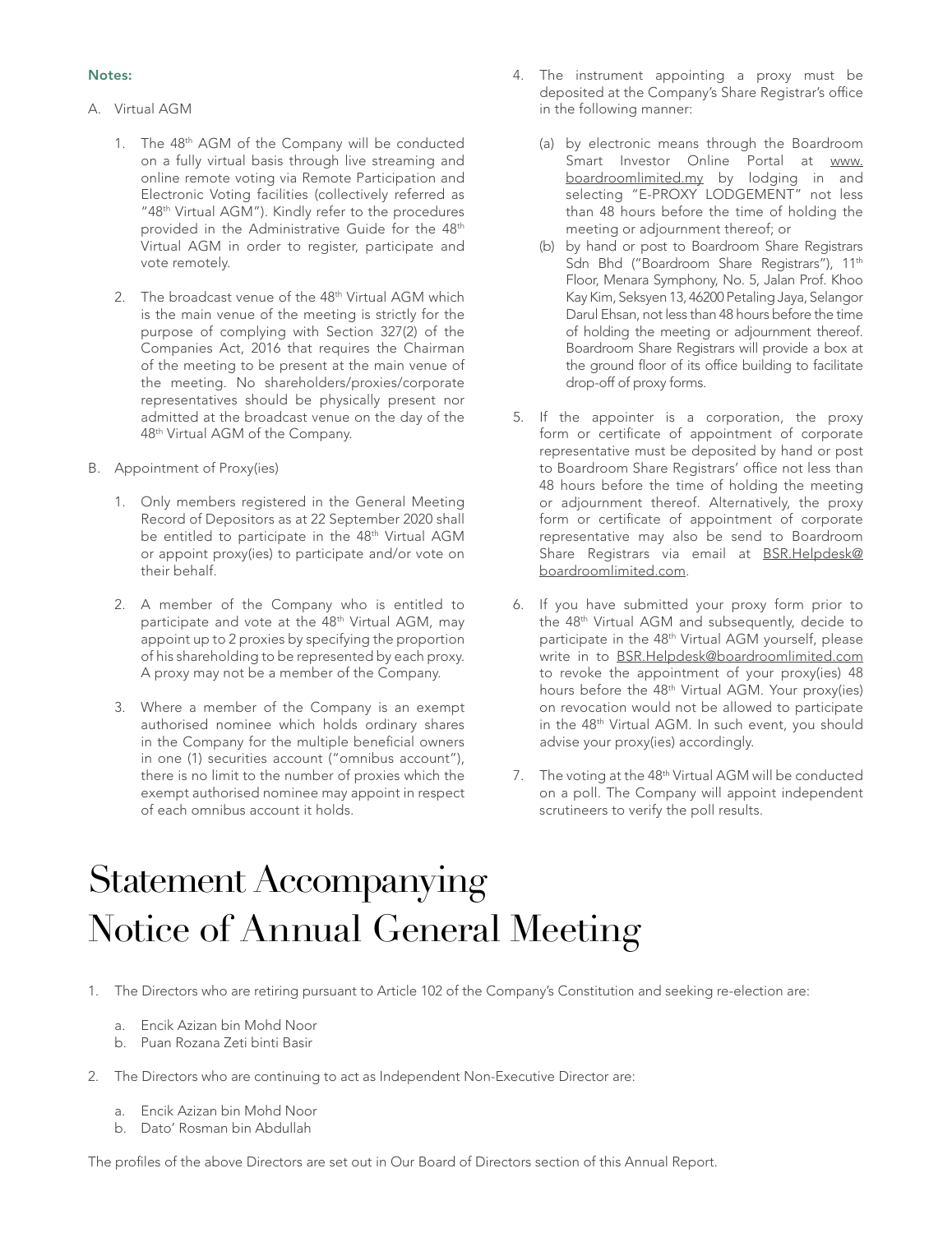## Administrative Guide for the 48th Virtual AGM

| <b>Meeting Day and Date</b>                | : Tuesday, 29 September 2020                                                                                                                             |
|--------------------------------------------|----------------------------------------------------------------------------------------------------------------------------------------------------------|
| <b>Meeting Platform</b>                    | : https://web.lumiagm.com/                                                                                                                               |
| <b>Registration</b>                        | : Virtual Meeting via Remote Participation and Electronic Voting ("RPEV") Facilities                                                                     |
| <b>Commencement of Meeting</b> : 3.00 p.m. |                                                                                                                                                          |
| <b>Broadcast Venue</b>                     | : Training Room, Kumpulan Fima Berhad, Suite 4.1, Level 4, Block C, Plaza Damansara,<br>No. 45, Jalan Medan Setia 1, Bukit Damansara, 50490 Kuala Lumpur |

#### 1. Virtual Meeting

- 1.1 In line with the Government's initiative to curb the spread of the COVID-19 and the restriction on mass gathering post Movement Control Order, the Company has decided to convene the 48th AGM of the Company fully virtual and entirely via RPEV facilities (collectively referred as "48<sup>th</sup> Virtual AGM").
- 1.2 The main and only venue for the 48<sup>th</sup> Virtual AGM is the broadcast venue which is strictly for the purpose of complying with Section 327(2) of the Companies Act, 2016 that requires the Chairman of the Meeting to be present at the main venue of the meeting. No shareholders/proxies/corporate representatives should be physically present nor admitted at the broadcast venue on the day of the 48<sup>th</sup> Virtual AGM.
- 1.3 Shareholders can participate in our 48<sup>th</sup> Virtual AGM by registering online via the Boardroom Smart Investor Portal at www.boardroomlimited.my.
- 1.4 With the RPEV facilities, you may exercise your right as a shareholder of the Company to participate and pose questions to the Board and vote at the 48th Virtual AGM, safely from your home.
- 1.5 Kindly ensure the stability of the internet connectivity throughout the 48<sup>th</sup> Virtual AGM proceedings is maintained as the quality of the live webcast and online remote voting are dependent on the bandwidth and stability of the internet connection of the participants.
- 1.6 No recording or photography of the meeting proceedings is allowed.

#### 2. Entitlement to Participate and Vote

2.1 Only members whose names appear in the Record of Depositors as at 22 September 2020 shall be entitled to participate in the 48<sup>th</sup> Virtual AGM or appoint proxies to register and vote on their behalf by returning the proxy form which is enclosed in the Company's Annual Report 2020 and can also be downloaded from www.fima.com.my/agm.html.

#### 3. Lodgement of Proxy Form

- 3.1 If you are unable to participate the 48<sup>th</sup> Virtual AGM and wish to appoint the Chairman of the Meeting as your proxy to vote on your behalf, please deposit your proxy form at the Share Registrar's office, Boardroom Share Registrars Sdn Bhd ("Boardroom Share Registrars") 11<sup>th</sup> Floor, Menara Symphony, No. 5, Jalan Prof. Khoo Kay Kim, Seksyen 13, 46200 Petaling Jaya, Selangor Darul Ehsan not less than 48 hours before the time of holding the meeting or adjournment thereof. Any alteration to the proxy form must be initialled.
- 3.2 Boardroom Share Registrars will also provide a box at the ground floor of its office building to facilitate drop-off of proxy forms.
- 3.3 The proxy appointment may also be lodged electronically via Boardroom Smart Investor Online Portal at www.boardroomlimited.my, which is free and available to all individual shareholders, not less than 48 hours before the time of holding the 48th Virtual AGM in accordance with the steps below: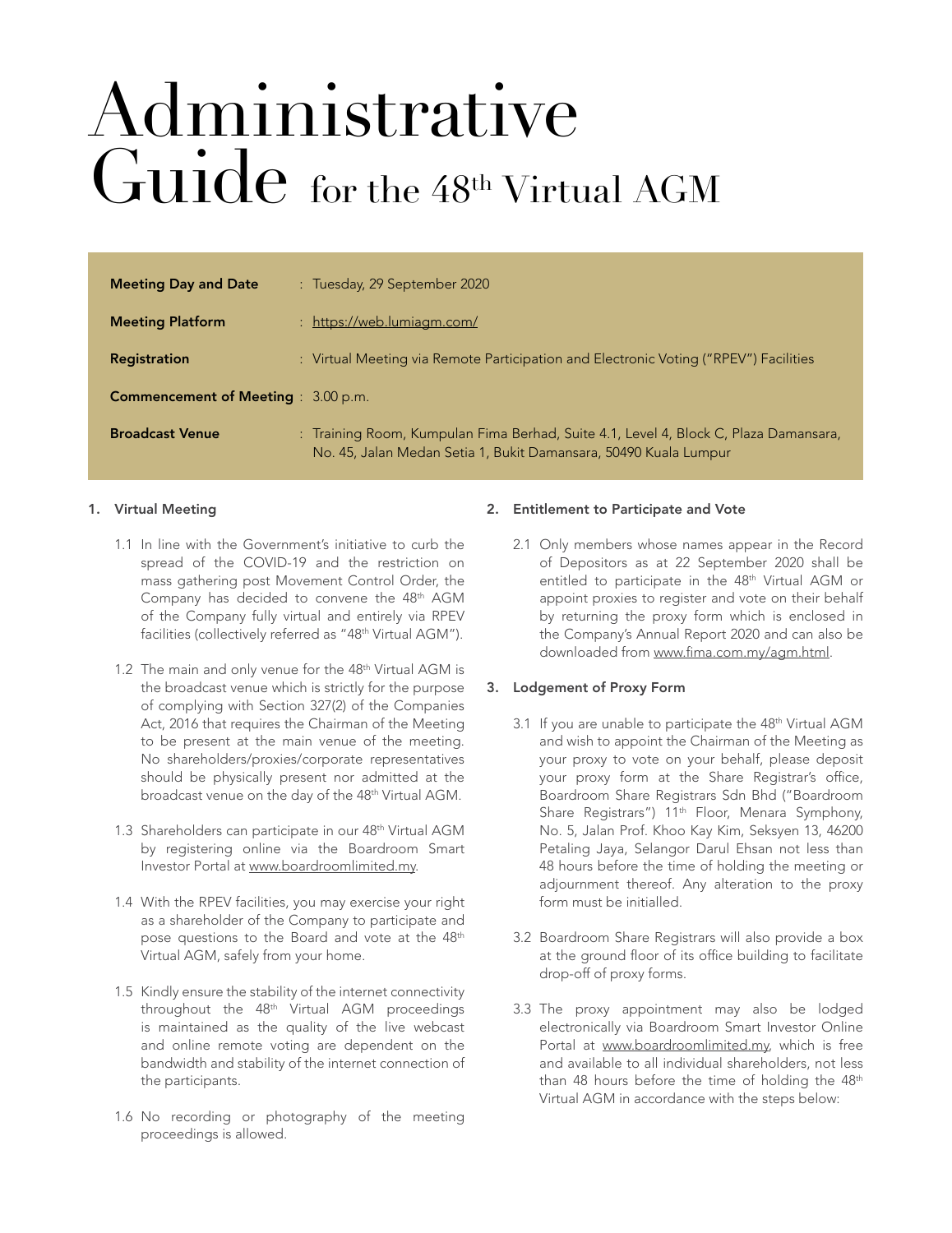#### Step 1 – Register Online with Boardroom Smart Investor Portal (for first time registration only)

*Note: If you have already signed up with Boardroom Smart Investor Portal, you are not required to register again. You may proceed to Step 2 on eProxy Lodgement.*

- a. Access website https://boardroomlimited.my.
- b. Click <<Login>> and click <<Register>> to sign up as a user.
- c. Complete registration and upload softcopy of MyKad/Identification Card (front and back in JPG/PNG format only) or Passport (in JPG/PNG format only).
- d. Please enter a valid email address and wait for Boardroom Share Registrars' email verification.
- e. Your registration will be verified and approved within one (1) business day and an email notification will be provided.

#### Step 2 – eProxy Lodgement

- a. Login to https://boardroomlimited.my using your user ID and password above.
- b. Go to "eProxy Lodgement" and browse the Meeting List for "KFIMA 48<sup>th</sup> Virtual AGM". Click "Apply".
- c. Read the terms & conditions and confirm Declaration.
- d. Enter the CDS account number and the total number of securities held.
- e. Select your proxy either the Chairman of the Meeting or individual named proxy(ies) and enter the required particulars of your proxy(ies).
- f. Indicate your voting instructions For, Against or Abstain, otherwise your proxy will decide your vote.
- g. Review and confirm your proxy appointment.
- h. Click submit.
- i. Download or print the eProxy form acknowledgement.
- 3.4 If you wish to participate in the 48<sup>th</sup> Virtual AGM yourself, please do not submit any proxy form for the 48th Virtual AGM. You will not be allowed to participate in the 48<sup>th</sup> Virtual AGM together with a proxy appointed by you.
- 3.5 If you have submitted your proxy form prior to the 48th Virtual AGM and subsequently, decide to participate in the 48th Virtual AGM yourself, please write in to BSR.Helpdesk@boardroomlimited.com to revoke the appointment of your proxy(ies) 48 hours before the 48th Virtual AGM. Your proxy(ies) on revocation would not be allowed to participate in the 48th Virtual AGM. In such event, you should advise your proxy(ies) accordingly.

#### 4. Corporate Shareholder

4.1 Corporate shareholders who require their corporate representative to participate and vote at the 48th Virtual AGM must deposit their proxy form or certificate of appointment of corporate representative to the Boardroom Share Registrars' office not less than 48 hours before the time of holding the 48<sup>th</sup> Virtual AGM. Alternatively, the proxy form or certificate of appointment of corporate representative may also be send to Boardroom Share Registrars via email at BSR.Helpdesk@boardroomlimited.com.

#### 5. Voting Procedures

- 5.1 The voting will be conducted by poll in accordance with Paragraph 8.29A of Bursa Listing Requirements.
- 5.2 The Company has appointed Boardroom Share Registrars as the Poll Administrator to conduct the poll by way of electronic voting ("e-Voting") and Boardroom Corporate Services Sdn Bhd as Scrutineers to verify the poll results.
- 5.3 During the 48th Virtual AGM, the Chairman will invite the Poll Administrator to brief on the e-Voting housekeeping rules. The voting session will commence as soon as the Chairman calls for the poll to be opened and until such time when the Chairman announces the closure of the poll.
- 5.4 For the purpose of the 48th Virtual AGM, e-Voting will be carried out using personal smart mobile phones, tablets, personal computers or laptops.
- 5.5 The Scrutineers will verify the poll result reports upon closing of the poll session by the Chairman. Thereafter, the Chairman will announce and declare whether the resolutions put to vote were successfully carried or not.

#### 6. Remote Participation and Electronic Voting

- 6.1 Please note that all members including (i) individual members; (ii) corporate shareholders; (iii) authorised nominees; and (iv) exempt authorised nominee shall use the RPEV facilities to participate and vote remotely at the 48<sup>th</sup> Virtual AGM.
- 6.2 If you wish to participate in the 48<sup>th</sup> Virtual AGM, you will be able to view a live webcast of the 48<sup>th</sup> Virtual AGM, ask questions and submit your votes in real time whilst the 48<sup>th</sup> Virtual AGM is in progress.
- 6.3 Kindly follow the steps below on how to request for login ID and password and usage of the RPEV facilities: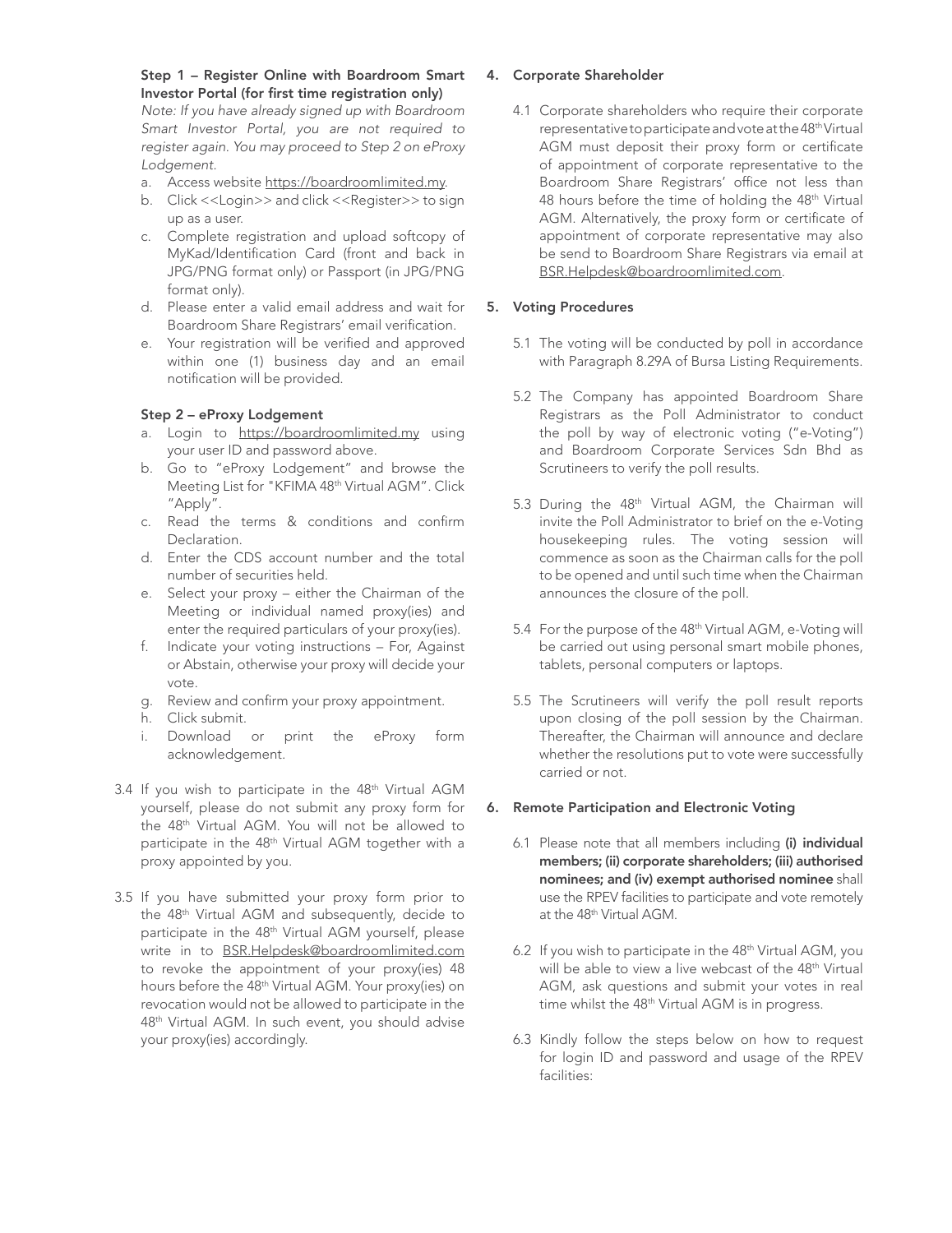| BEFORE 48TH VIRTUAL AGM |                                                                                                                                                                                                                                                                                                                                                           |                                                                                                                                                                                                                                                                                                                                                                                                                                                                                                                                                                                                                                                                                                                                                                                                                                                                                                                                                                                                                                                                                                                                                                                             |  |
|-------------------------|-----------------------------------------------------------------------------------------------------------------------------------------------------------------------------------------------------------------------------------------------------------------------------------------------------------------------------------------------------------|---------------------------------------------------------------------------------------------------------------------------------------------------------------------------------------------------------------------------------------------------------------------------------------------------------------------------------------------------------------------------------------------------------------------------------------------------------------------------------------------------------------------------------------------------------------------------------------------------------------------------------------------------------------------------------------------------------------------------------------------------------------------------------------------------------------------------------------------------------------------------------------------------------------------------------------------------------------------------------------------------------------------------------------------------------------------------------------------------------------------------------------------------------------------------------------------|--|
| <b>Procedures</b>       |                                                                                                                                                                                                                                                                                                                                                           | <b>Actions</b>                                                                                                                                                                                                                                                                                                                                                                                                                                                                                                                                                                                                                                                                                                                                                                                                                                                                                                                                                                                                                                                                                                                                                                              |  |
| 1.                      | Register Online with Boardroom<br>Smart Investor Portal (for first<br>time registration only)<br>Note: If you have already signed up with<br>Boardroom Smart Investor Portal, you are<br>not required to register again. You may<br>proceed to Step 2 - Submit Request for<br>Remote Participation User ID and Password.                                  | Access website www.boardroomlimited.my.<br>a.<br>Click < <login>&gt; and click &lt;<register>&gt; to sign up as a user.<br/>b.<br/>Complete registration and upload softcopy of MyKad/Identification Card (front<br/>С.<br/>and back in JPG/PNG format only) or Passport (in JPG/PNG format only).<br/>d. Please enter a valid email address and wait for Boardroom Share Registrars'<br/>email verification.<br/>Your registration will be verified and approved within one (1) business day and<br/>е.<br/>an email notification will be provided.</register></login>                                                                                                                                                                                                                                                                                                                                                                                                                                                                                                                                                                                                                     |  |
| 2.                      | Submit Request for Remote<br>Participation User ID and<br>Password<br>Note: Registration for remote access will be<br>open on 28 August 2020. Please note that<br>the closing time to submit your request<br>is not less than 48 hours before the time of<br>holding the 48 <sup>th</sup> Virtual AGM or no later than<br>3.00 p.m. on 27 September 2020. | <b>Individual Members</b><br>Login to www.boardroomlimited.my using your user ID and password.<br>Select "Virtual Meeting" from main menu and select the correct Corporate<br>$\bullet$<br>Event "KFIMA 48th Virtual AGM".<br>Enter your CDS account.<br>$\qquad \qquad \bullet$<br>$\bullet$<br>Read and agree to the terms & condition and thereafter submit your request.<br><b>Corporate Members</b><br>Write in to BSR.Helpdesk@boardroomlimited.com by providing the name<br>$\bullet$<br>of member, CDS account number accompanied with the certificate of<br>appointment of corporate representative or proxy form to submit the request.<br>Please provide a copy of Corporate Representative's MyKad/Identification Card<br>$\bullet$<br>(front and back) or Passport as well as his/her email address.<br>Authorised Nominee and Exempt Authorised Nominee<br>Write in to BSR.Helpdesk@boardroomlimited.com by providing the name of<br>member, CDS account number accompanied with the proxy form to submit the<br>request.<br>Please provide a copy of proxy holder's MyKad/Identification Card (front and<br>$\bullet$<br>back) or Passport as well as his/her email address. |  |
| 3.                      | <b>Email Notification</b>                                                                                                                                                                                                                                                                                                                                 | You will receive a notification from Boardroom Share Registrars that your<br>a.<br>request has been received and is being verified.<br>b. Upon system verification against the General Meeting Record of Depositors<br>as at 22 September 2020, you will receive an email from Boardroom Share<br>Registrars either approving or rejecting your registration for remote<br>participation.<br>If your registration is approved you will resolve your remate access user $D$ and                                                                                                                                                                                                                                                                                                                                                                                                                                                                                                                                                                                                                                                                                                              |  |

c. If your registration is approved, you will receive your remote access user ID and password in the same email from Boardroom Share Registrars.

| ON THE DAY OF THE 48 <sup>TH</sup> VIRTUAL AGM |                                                                                                                                                                                                                                                                                                                                                                                                                                                                                                                                                                                                                                                                                         |  |  |
|------------------------------------------------|-----------------------------------------------------------------------------------------------------------------------------------------------------------------------------------------------------------------------------------------------------------------------------------------------------------------------------------------------------------------------------------------------------------------------------------------------------------------------------------------------------------------------------------------------------------------------------------------------------------------------------------------------------------------------------------------|--|--|
| <b>Procedures</b>                              | <b>Actions</b>                                                                                                                                                                                                                                                                                                                                                                                                                                                                                                                                                                                                                                                                          |  |  |
| Login to Virtual Meeting<br>Platform           | The Virtual Meeting portal will be open for login an hour (1 hour) before the<br>a.<br>commencement of the 48 <sup>th</sup> Virtual AGM at 2.00 p.m. on 29 September 2020.<br>b. The Meeting Platform can be accessed via one of the following:<br>Free Lumi AGM application which is downloadable from Apple App Store<br>or Google Play Store;<br>Launch Lumi AGM by scanning the QR Code provided in the email<br>$\bullet$<br>notification after successful registration; or<br>Access to Lumi AGM via https://web.lumiagm.com/.<br>Enter the Meeting ID No. and sign in with the user ID and password provided<br>C.<br>in the confirmation email from Boardroom Share Registrars. |  |  |